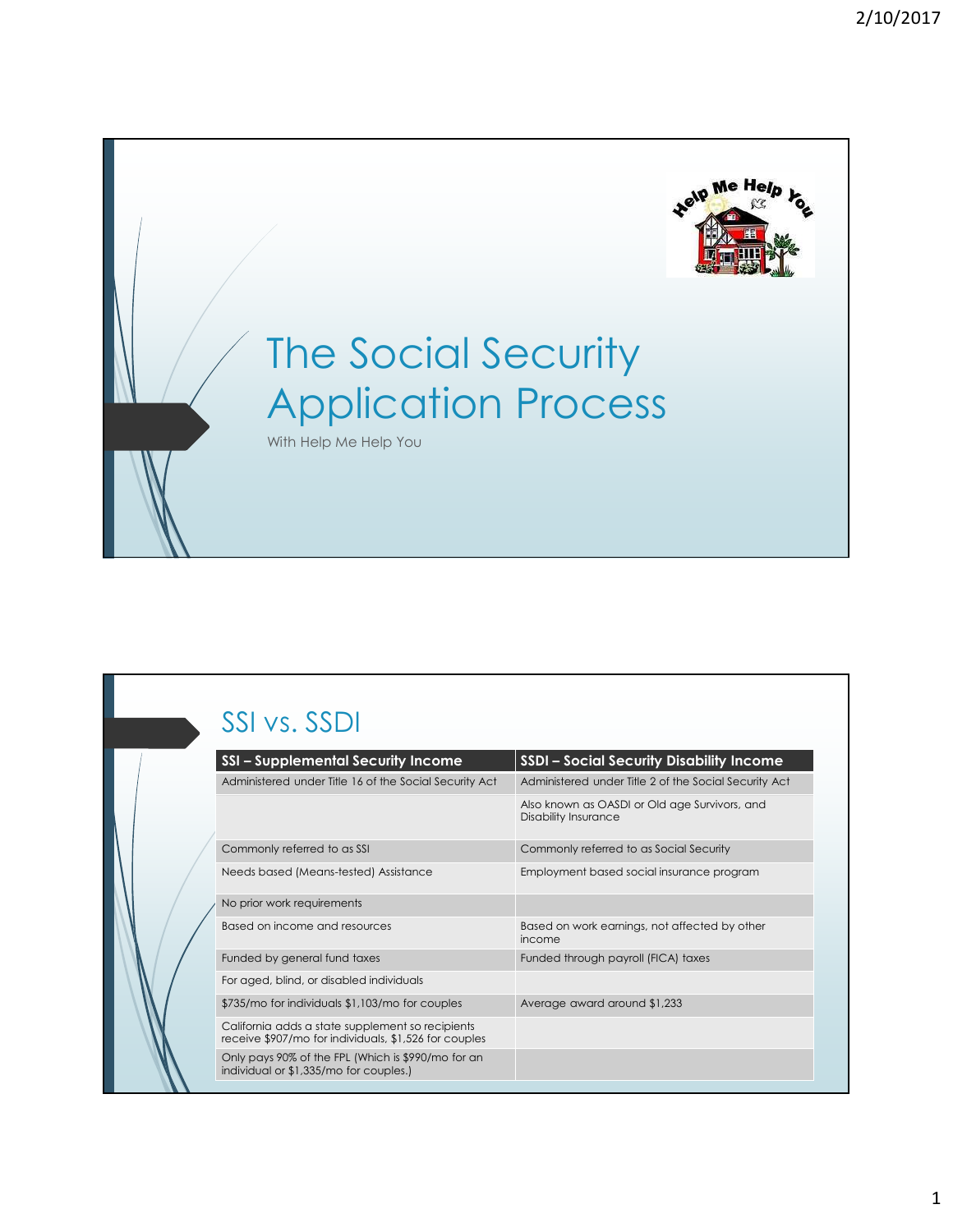

## Basic Eligibility for SSI

- Must be blind, disabled, or age 65 or older
- $\blacktriangleright$  Based on income and resources
	- Earned income = wages , if self employed based on net earnings
	- Unearned income = retirement, cash from family, pension, stocks,
	- In-kind support and maintenance = Food /shelter that someone else pays for
		- The value of help for food and shelter is deducted from your benefits (Food or shelter provided by a nonprofit is not counted against you. If based on need, it is not counted.
		- Help with clothing or transportation is ok.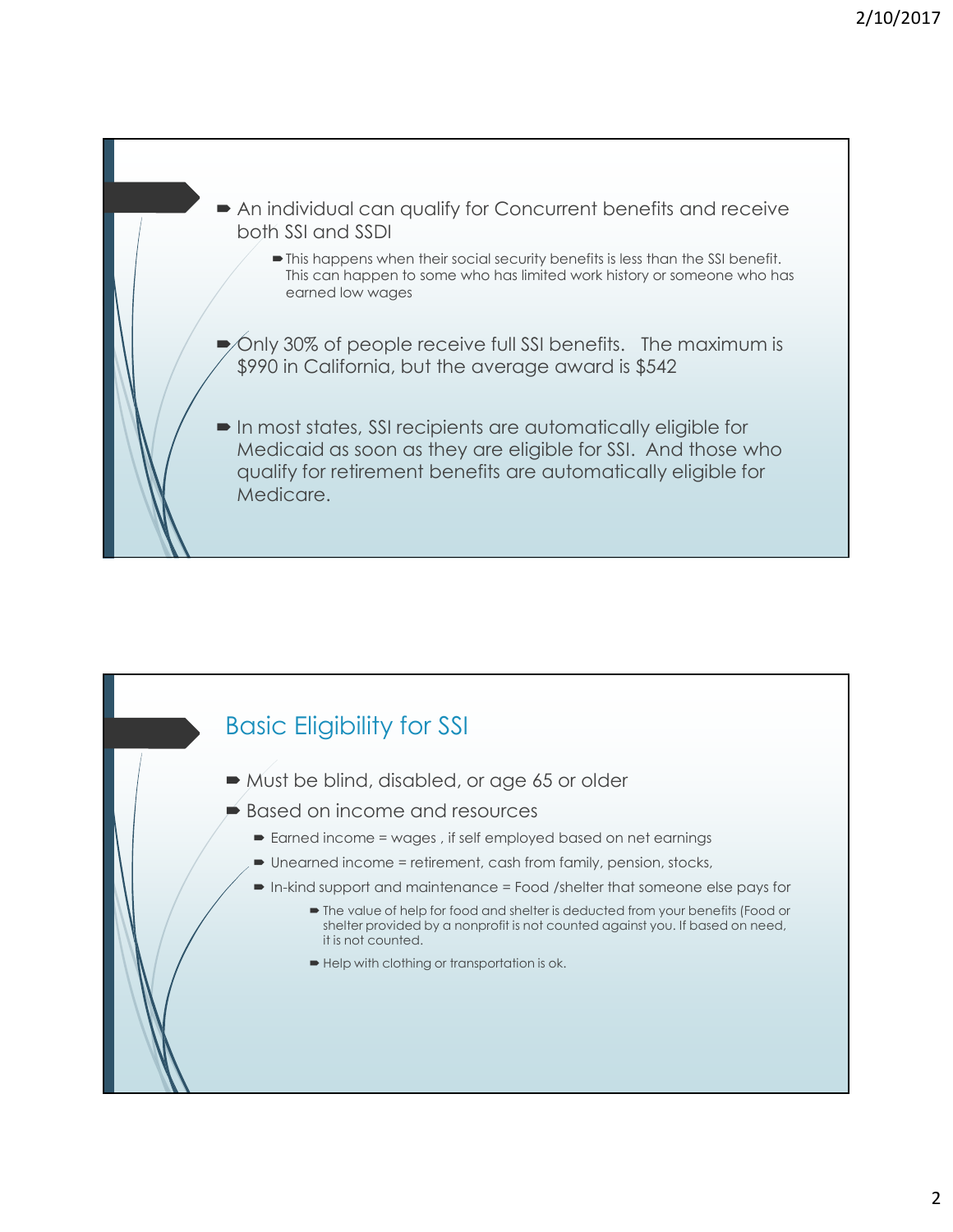## Income What Income does not count against you  $\checkmark$  Tax refunds, scholarships, loans, direct payments from someone for expenses other than food or shelter (medical bills, auto insurance, etc), food stamps and govt energy assistance. Also, there is an income disregard, the first \$20 of unearned income does not count and the 1st \$65 of earned income and only ½ of income earned after that.

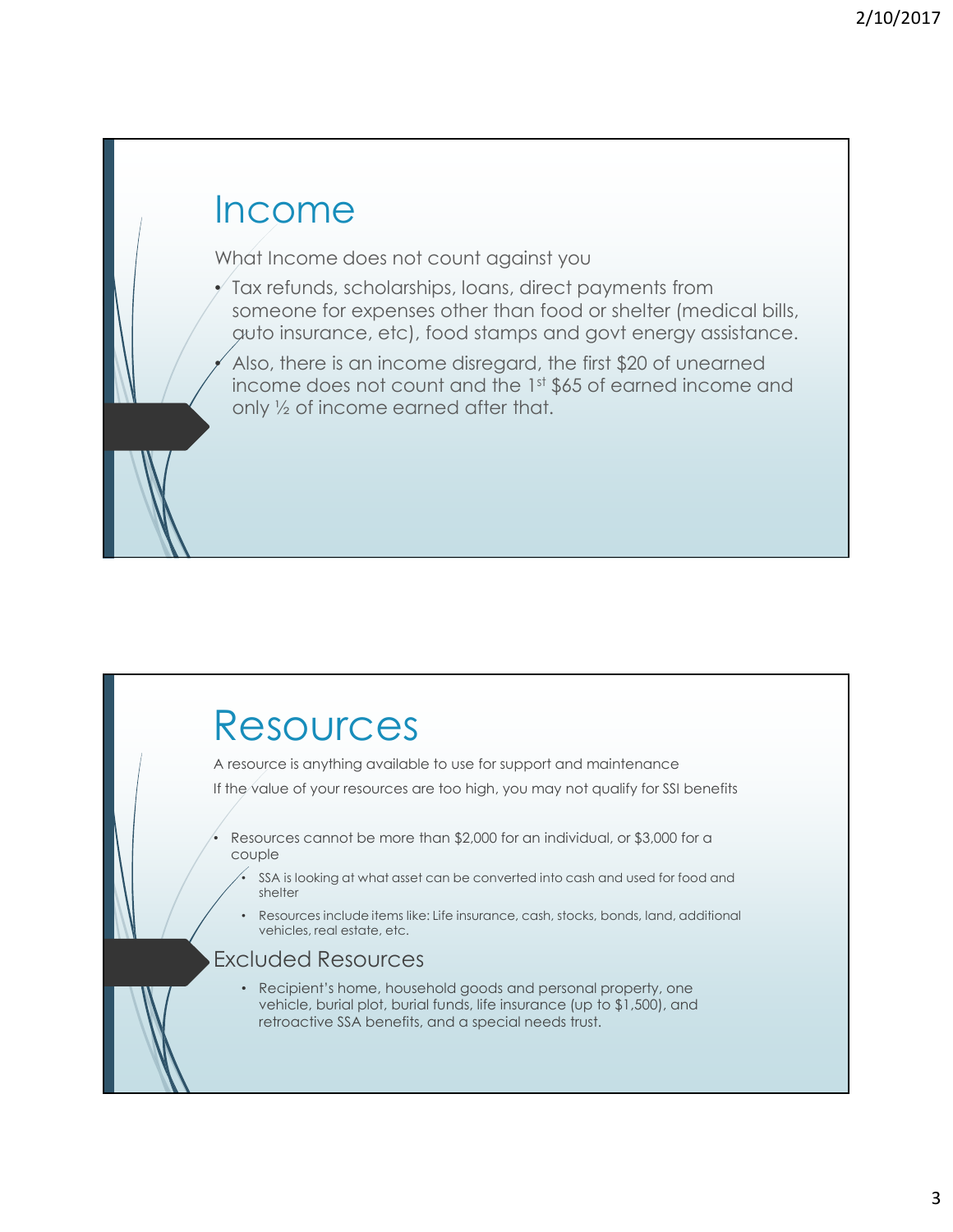#### Transfer Rules

- $\bullet$  One cannot transfer resources for less than market value
- Transfers cannot occur any time in the prior 36 months
- $\blacktriangleright$  Can become ineligible for up to 36 months, depending on the value of transfer

#### Deeming of Income/Resources

- A person eligible for SSI living with a person not eligible for SSI. Social Security then determines how much the non-recipient's income affects the income of the person on SSI. This counts for the following:
	- **Spouse living with recipient**
	- Parent/step parent of child recipient under the age of 18
	- An immigrant living with sponsor
		- No other count towards deeming

#### Immigration Status

- Some non-citizens may be eligible for SSI
	- Lawfully residing in the US on Aug. 22, 1996 and blind or disabled
	- Lawfully residing in US and receiving SSI on Aug 22, 1996
- Lawfully admitted for permanent residence with 40 or more quarter of work in US Martington Status<br>
Some non-citizens may be eligible for SSI<br>
Detailiby residing in the US on Aug. 22, 1996 and blind or disabled<br>
Detailiby residing in US and receiving SSI on Aug 22, 1996<br>
Detailiby admitted for permanen
	- Active duty military, veteran or spouse of veteran
	- on benefits)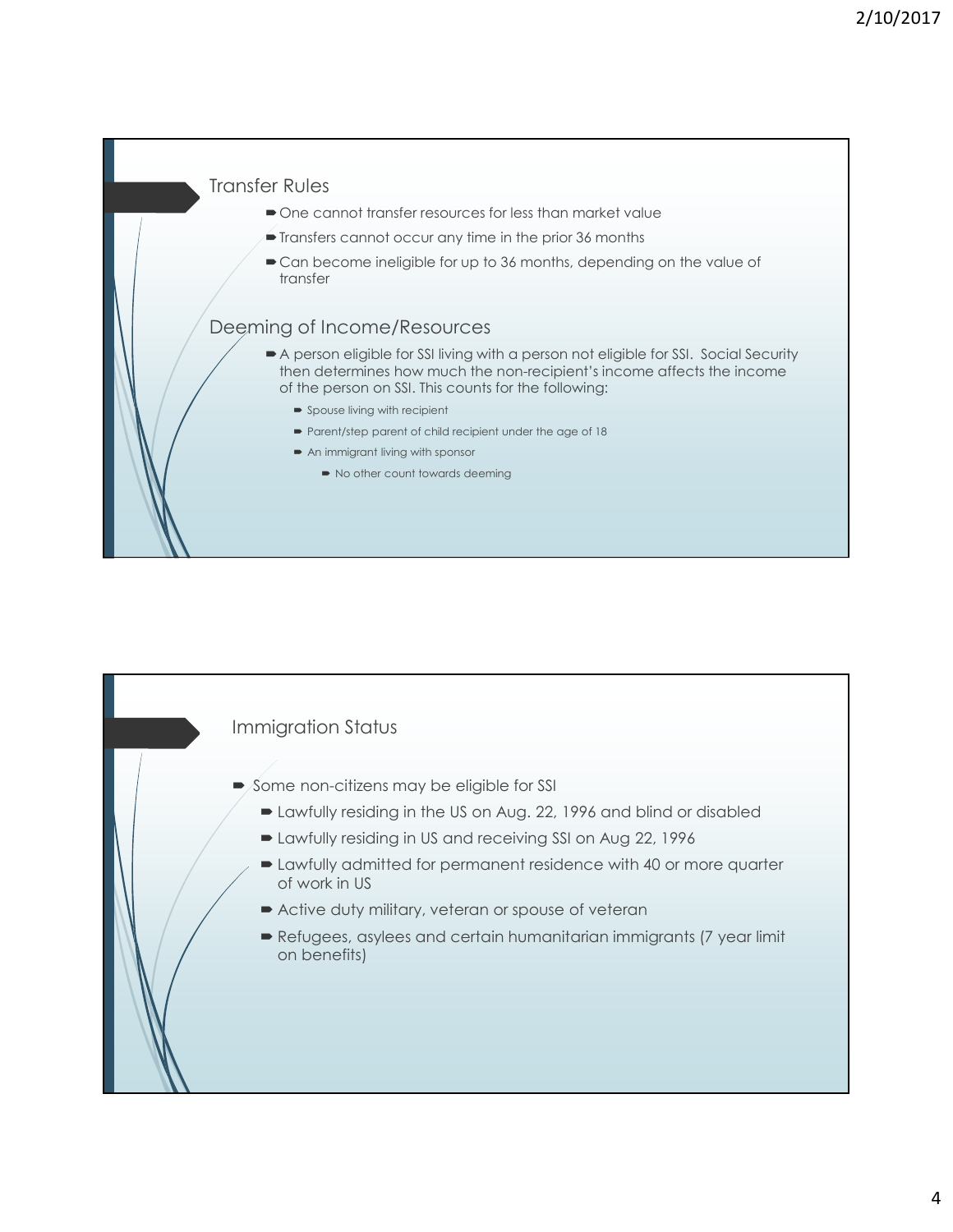## Physical presence

- $\blacktriangleright$  If absent from the country for a full calendar month or 30 days or more, one is no longer eligible in subsequent months until return for 30 consecutive days.
- $\blacksquare$  Not eligible for SSI if living in correctional facility for full calendar month
- Limited to \$30 per month if staying in hospital/skilled nursing facility/or other medical facility where Medicaid pays more than half of the cost of care.
- Can get while homeless and living in a public shelter up to 6 months out of a 9 month period.

### 5 steps to the Disability Determination Process for Adults

- 1. Are you working?
	- $\blacktriangleright$  Are you doing substantial gainful activities? If no  $\blacktriangleright$
- 2. Is your medical condition severe? If yes  $\rightarrow$
- 3. Is your medical condition found in the listings?
	- And is the criteria for the listings met? If no  $\rightarrow$
- 4. Can you do any previous jobs?
	- $\blacktriangleright$  They will look at the work done in the last 15 years. If no  $\blacktriangleright$
- 5. Can you do any other job?
	- They will look at your age, education and work experience to determine transferrable skills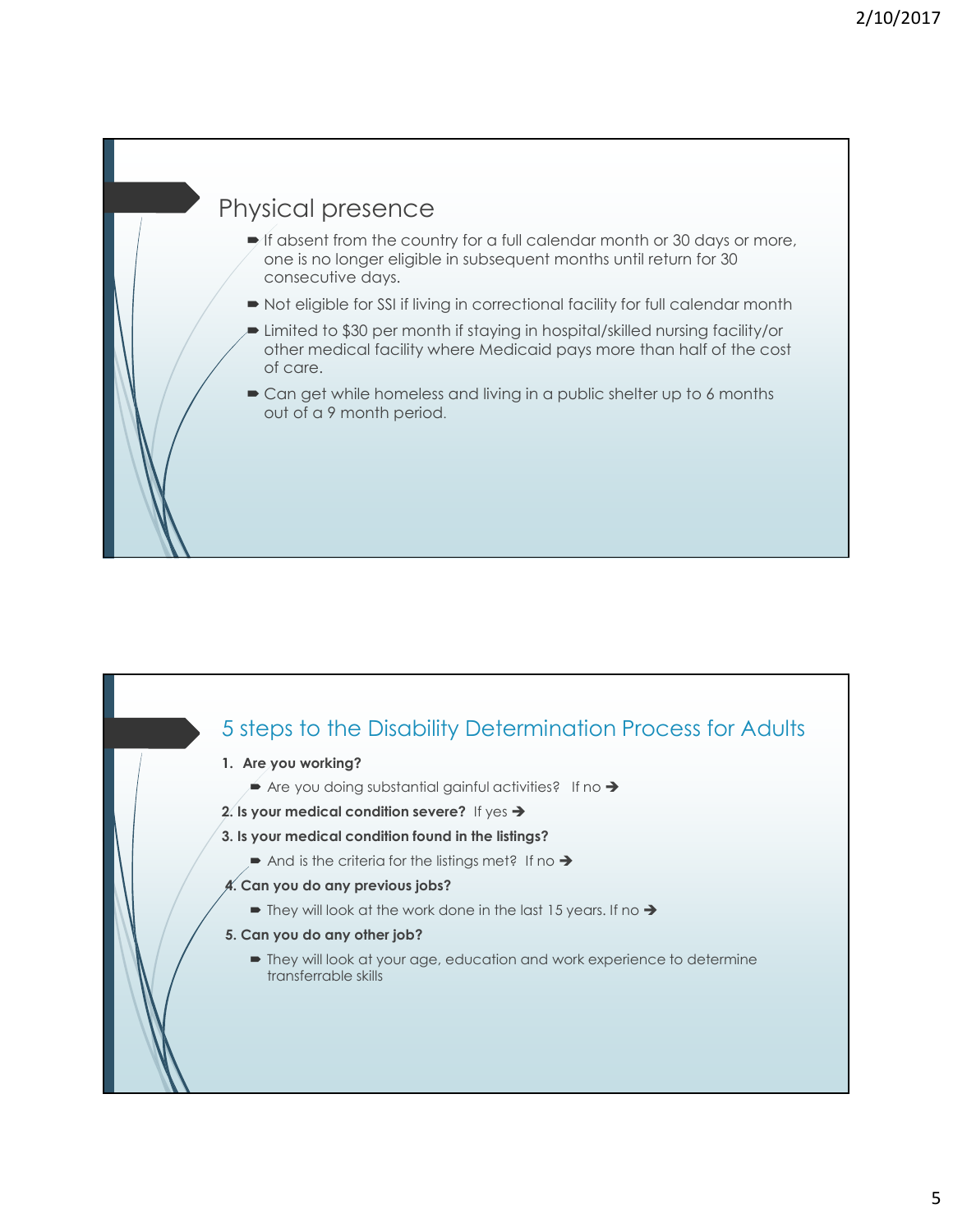### Definition of Disability

- $\blacktriangleright$  For adults age 18 to 64
	- Must have a medically determinable physical or mental impairment
	- $\blacksquare$  That prevents you from working
	- And is expected to last at least 12 months or result in death
- $\blacksquare$  The process is similar for children, except focus on functional limitations not ability to work.
- The ability to do substantial work is your ability to work at the substantial gainful employment level, earning \$1,130.
	- If you can earn this on a regular basis you are not eligible for benefits.

#### The Appeals Process

- If you disagree with a decision, you can appeal. You have 60 days after a decision is made to appeal.
- $\rightarrow$  You can also appeal if funds are reduced, suspended or terminated.
- There are 4 steps to Appeal
	- 1. Reconsideration, handled by staff at the local office
	- 2. Administrative Law Judge hearing, an in-person hearing at the local office with the contract of the contract of the contract of the contract of the contract of the contract of the
	- 3. Review by the Appeals Council
	- 4. Federal Court Review, takes place outside of the social security office